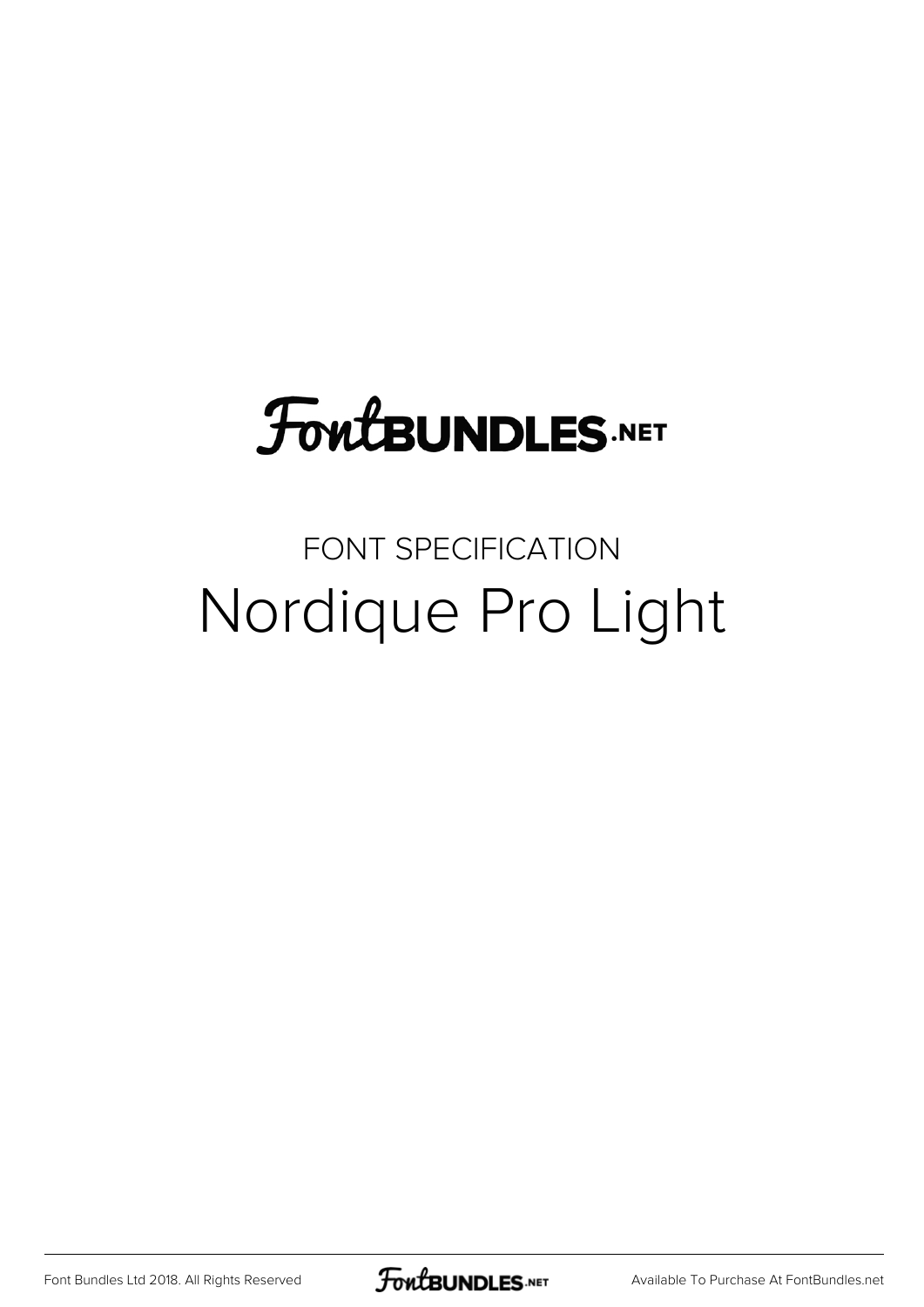#### Nordique Pro Light - Regular

**Uppercase Characters** 

## ABCDEFGHIJKLMNOPQR STUVWXYZ

Lowercase Characters

## abcdefghijkImnopgrstu VWXUZ

**Numbers** 

0123456789

Punctuation and Symbols

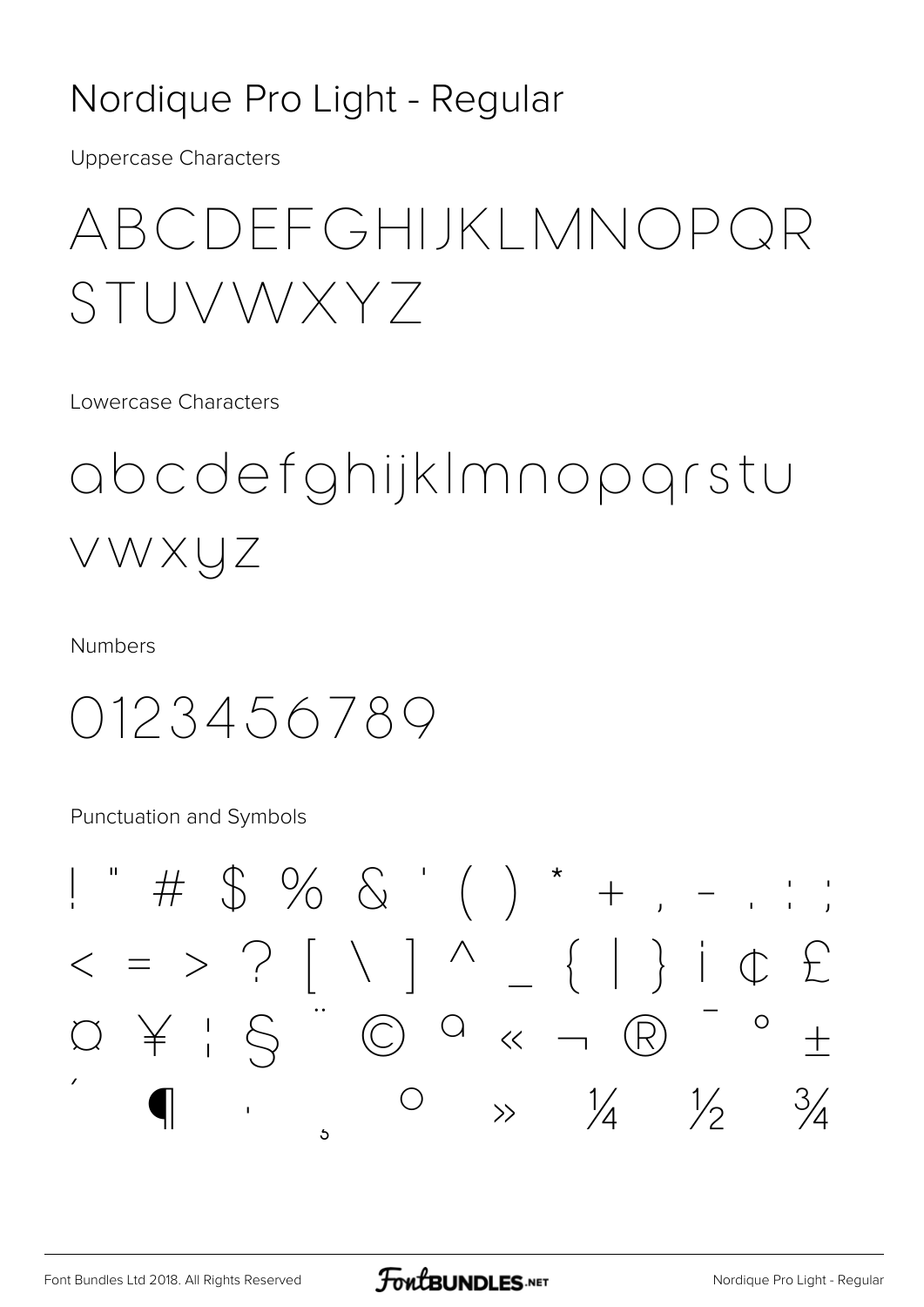

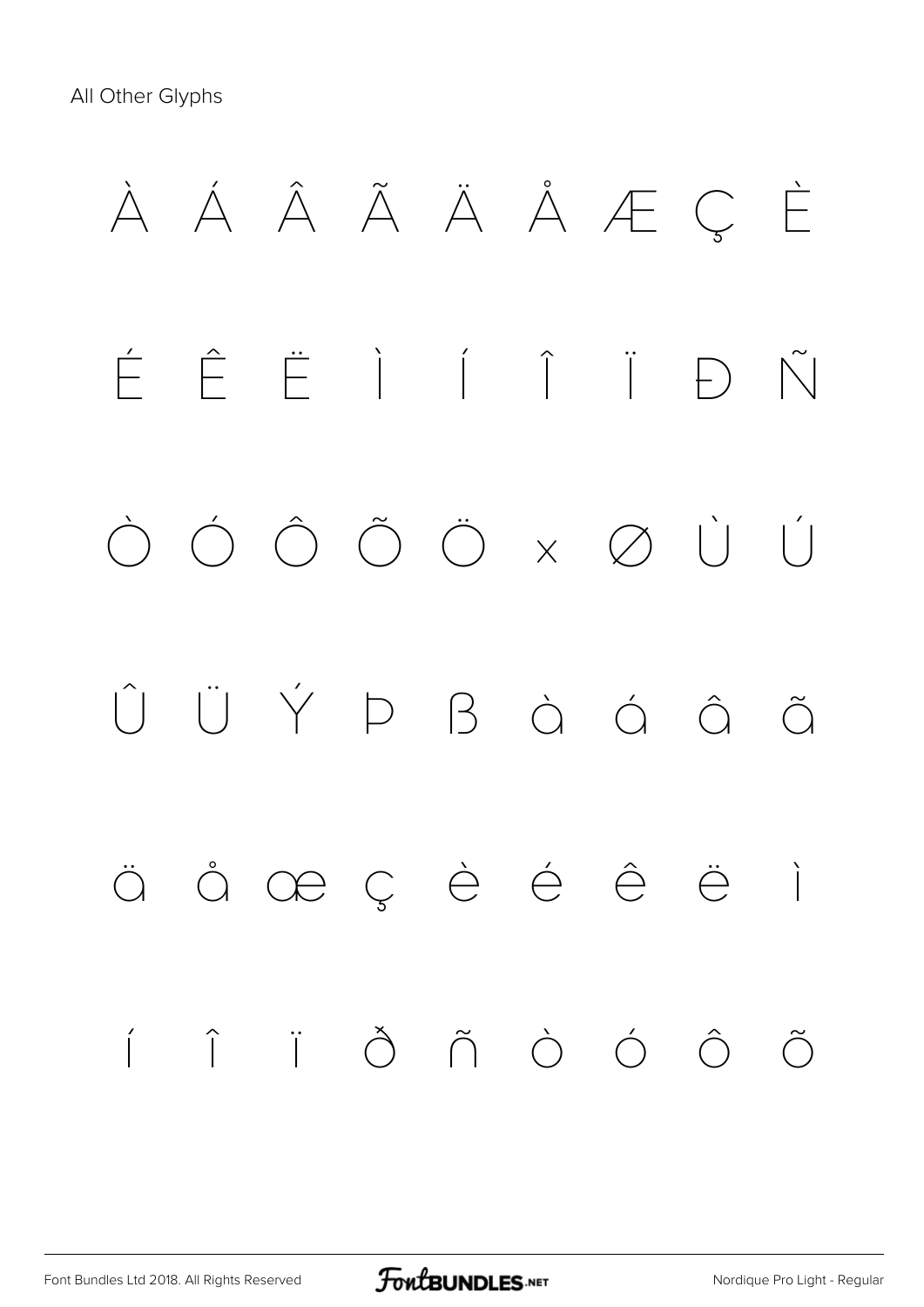

**FoutBUNDLES**.NET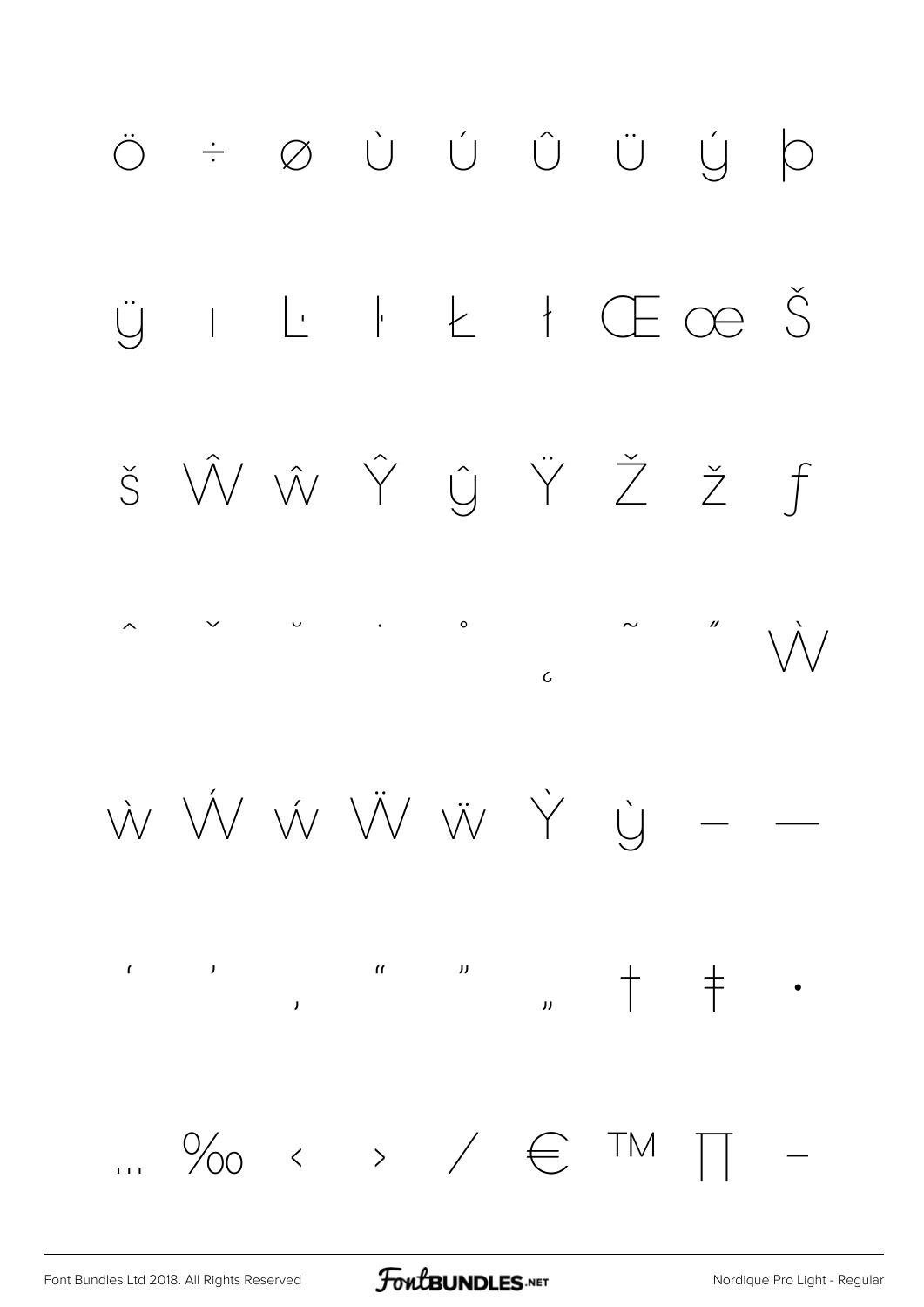